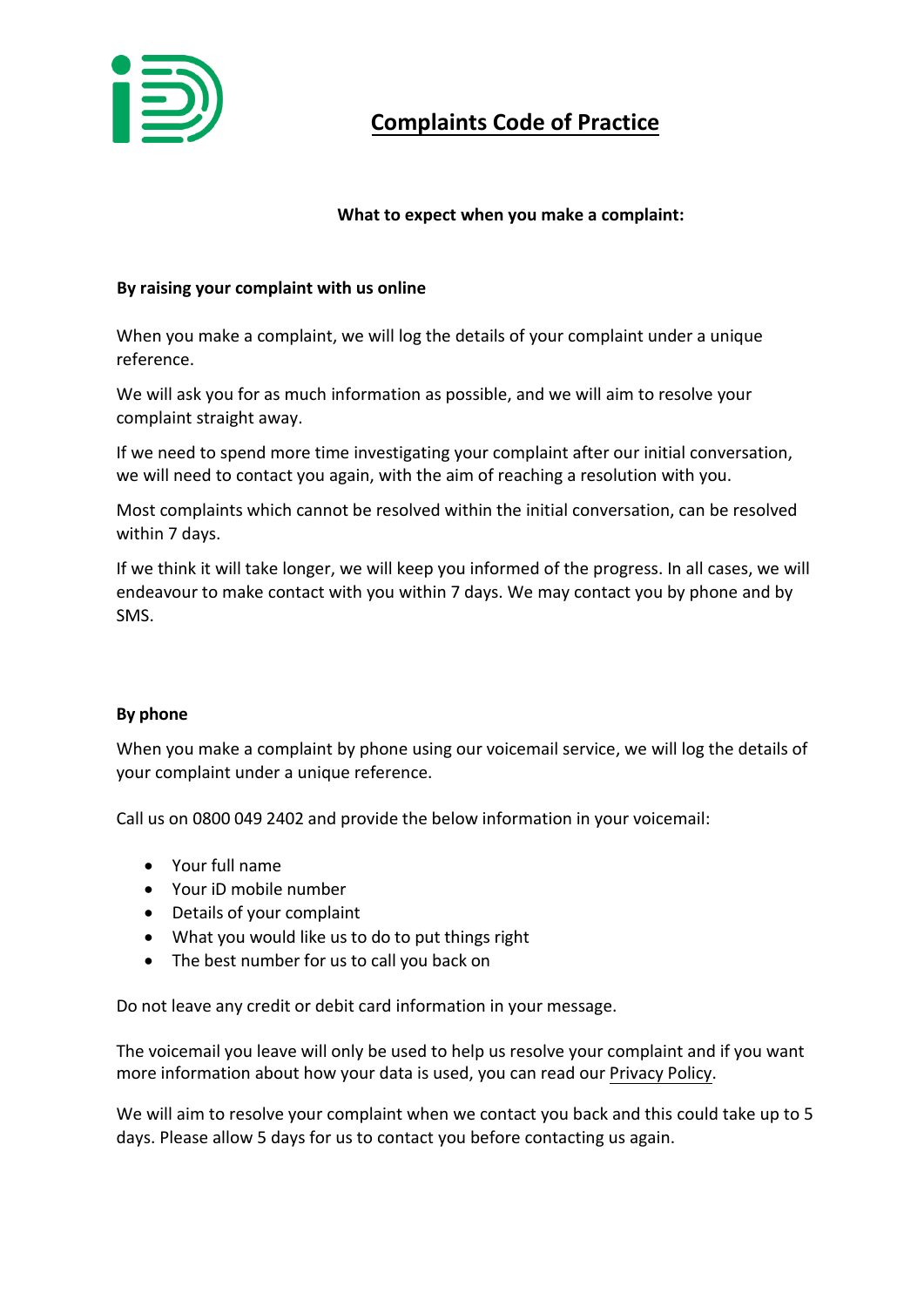

If we need to spend more time investigating your complaint after our initial conversation, we will need to contact you again, with the aim of reaching a resolution with you.

Most complaints which cannot be resolved in our initial conversation with you, can be resolved within 7 days.

If we think it will take longer, we will keep you informed of the progress. In all cases, we will endeavour to make contact with you within 7 days. We may contact you by phone and by SMS.

## **By Post**

If you contact us by post, we will log your complaint under a unique reference, and we will investigate your complaint.

In most c[ases w](https://www.idmobile.co.uk/help-and-advice/complaints-procedure)e will be able post a letter to you with a resolution within 7 days of receiving your letter (please allow time for postage).

It's important that you include all the details we've asked for within your letter so that we can get working on your complaint right away, without the need to contact you for more information. For details on what information to provide, please refer to our Complaints Procedure [here.](https://www.idmobile.co.uk/help-and-advice/complaints-procedure)

If it will take more than 7 days to resolve, we will still endeavour to inform you of our progress within that time.

We may call you so we can get things sorted quickly for you, but if you prefer us not to call you, please let us know in your letter.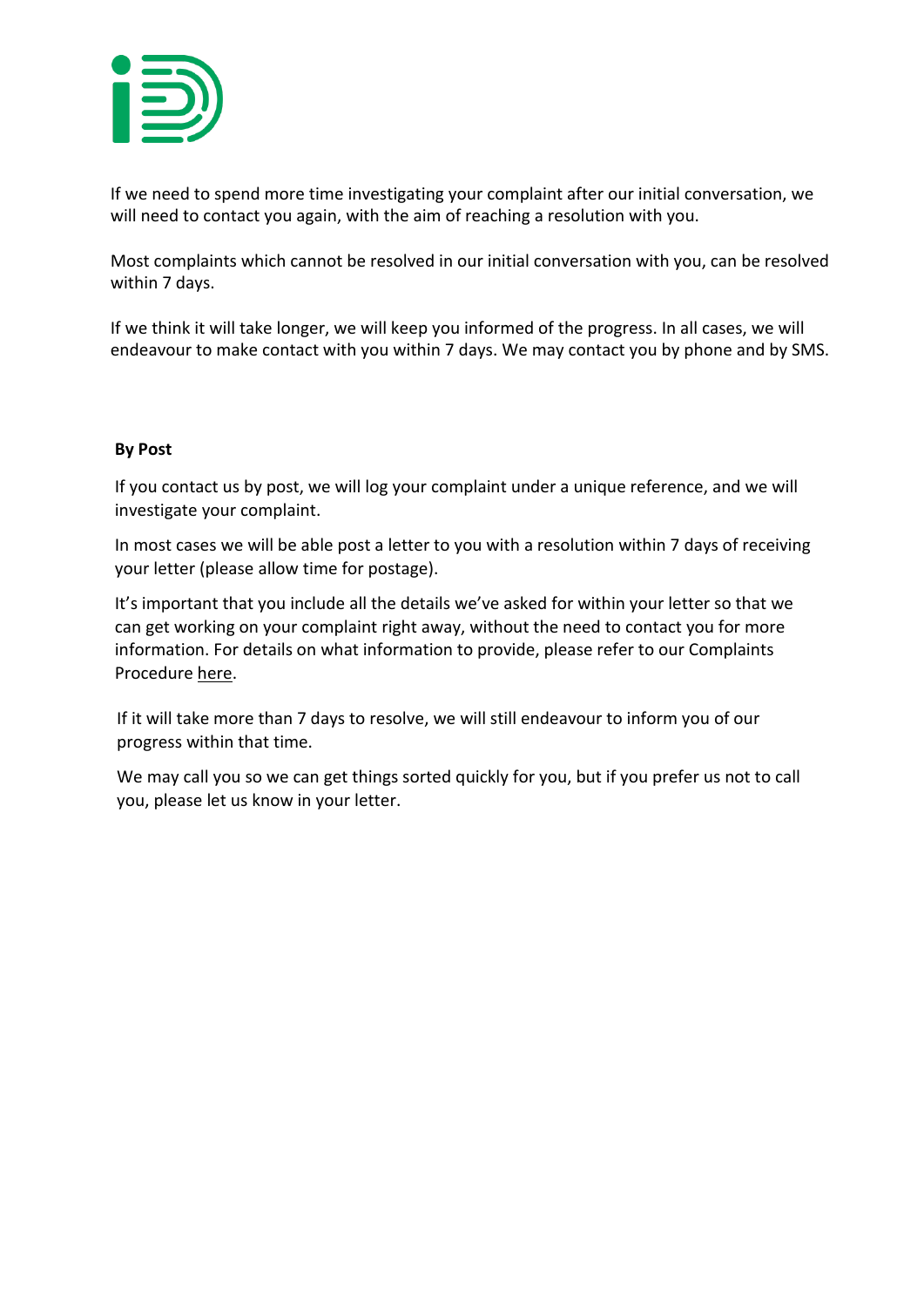

#### **If you are not happy with our resolution**

We will always try to reach an agreement with you that you are satisfied with, however if you have made a complaint using our complaints procedure and have been given a resolution you are not satisfied with, you can ask us to review your complaint again. This may include escalating to a manager where necessary, or upon your request. Your complaint will be given a full and final review, taking into consideration all information you've given us and our handling of your complaint, and we will confirm a resolution. If you remain unhappy after we've reviewed your complaint, we will put our final resolution in writing to you. This is known as a Deadlock letter.

You may wish to contact our Ombudsman with this information if you would like them to review your complaint.

## **Alternative Dispute Resolution**

Ombudsman Services: Communications provide an independent, free of charge service. They consider information provided by both you and us and try to help resolve complaints. If you contact them, they will first assess whether your complaint is within their remit to investigate.

## **When will the Ombudsman look into my complaint?**

You can choose to contact the Ombudsman with your complaint if:

• You have made a complaint to us, and we have not resolved it for you within 8 weeks of your initial complaint.

• Or, we have sent you a deadlock letter because we have not been able to agree on a resolution.

#### **What is a Deadlock letter?**

If you have raised a complaint with us using our complaints procedure and you remain unsatisfied with our resolution after we've conducted a full and final review of your complaint, we will send you details of our final resolution in writing. This is known as a deadlock letter, and you should provide this to the Ombudsman if you would like them to